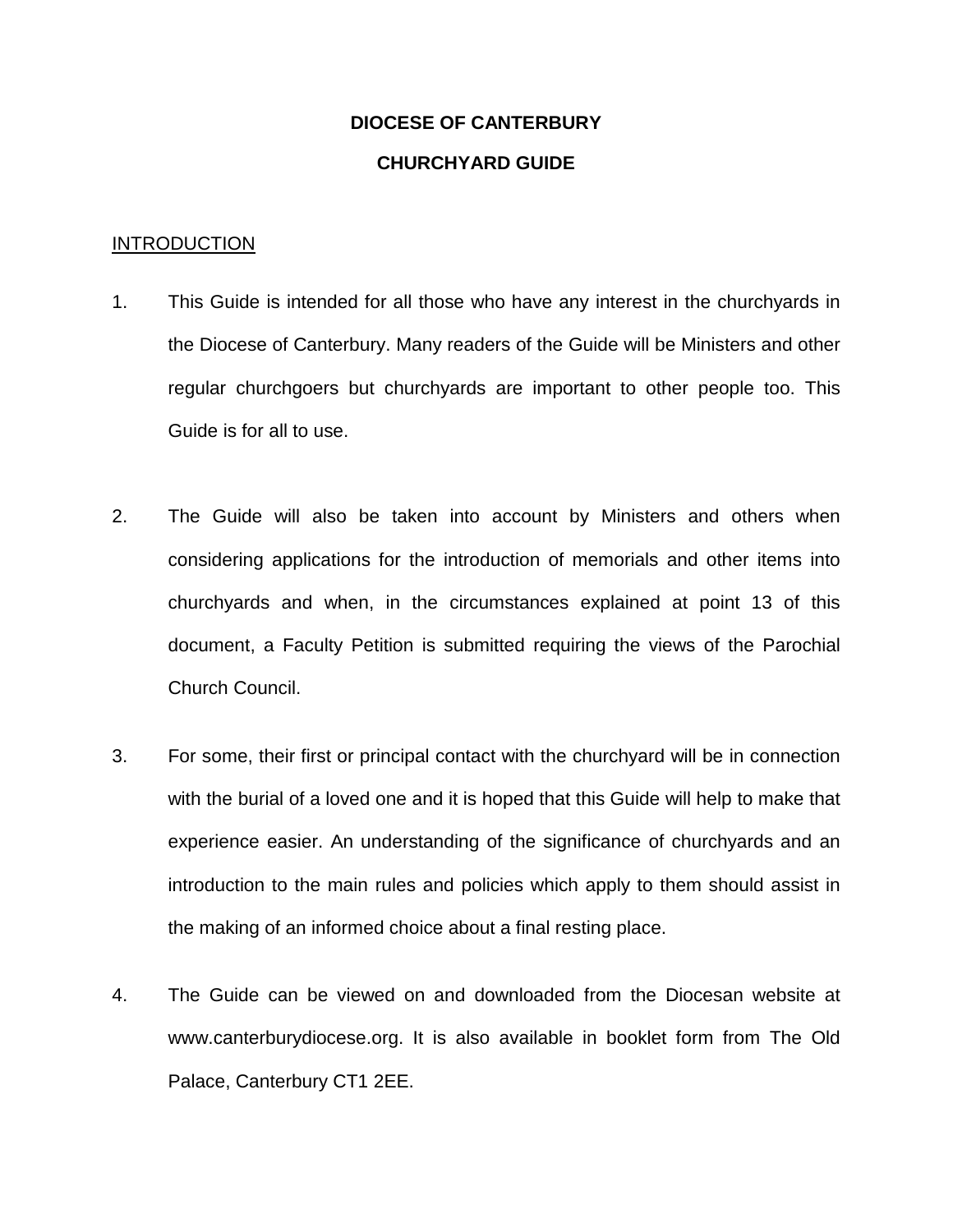#### WHAT IS A CHURCHYARD?

- 5. A churchyard is usually the area of ground around a church which is used for burials. A few churchyards<sup>[1](#page-1-0)</sup> no longer have a church next to them. Some churchyards which have become full are officially *"closed"[2](#page-1-1)* and will often pass into the management of the Local Authority. This Guide does not deal with those, nor does it cover Local Authority cemeteries or crematoria, which are administered by secular bodies. Churchyards are covered by the Faculty Jurisdiction, part of the system of Church of England law, about which more information is given in later sections of this document.
- 6. As well as being places for Christian burial, churchyards have other roles. In most cases, they provide the setting for the church building. Many churches are buildings of national significance for their historic and architectural interest. The majority of the churches in the Diocese of Canterbury are Listed Buildings.<sup>[3](#page-1-2)</sup> Accordingly, their churchyards are also of recognised historic significance and are, in themselves, national heritage assets. Churchyards should be places for quiet reflection and remembrance, speaking of past times and generations. As well as fulfilling this role for individuals and families, they are places of community commemoration, particularly when they contain War Memorials.
- 7. Churchyards can also speak powerfully of God's gift of life, both as we remember the richness of lives past and when we observe God's continuing work of renewal

<span id="page-1-0"></span><sup>&</sup>lt;sup>1</sup> E.g. Leysdown Churchyard<br><sup>2</sup> By Order in Council under the Burial Act 1853<br><sup>3</sup> Listed Building and Conservation Areas Act 1990

<span id="page-1-2"></span><span id="page-1-1"></span>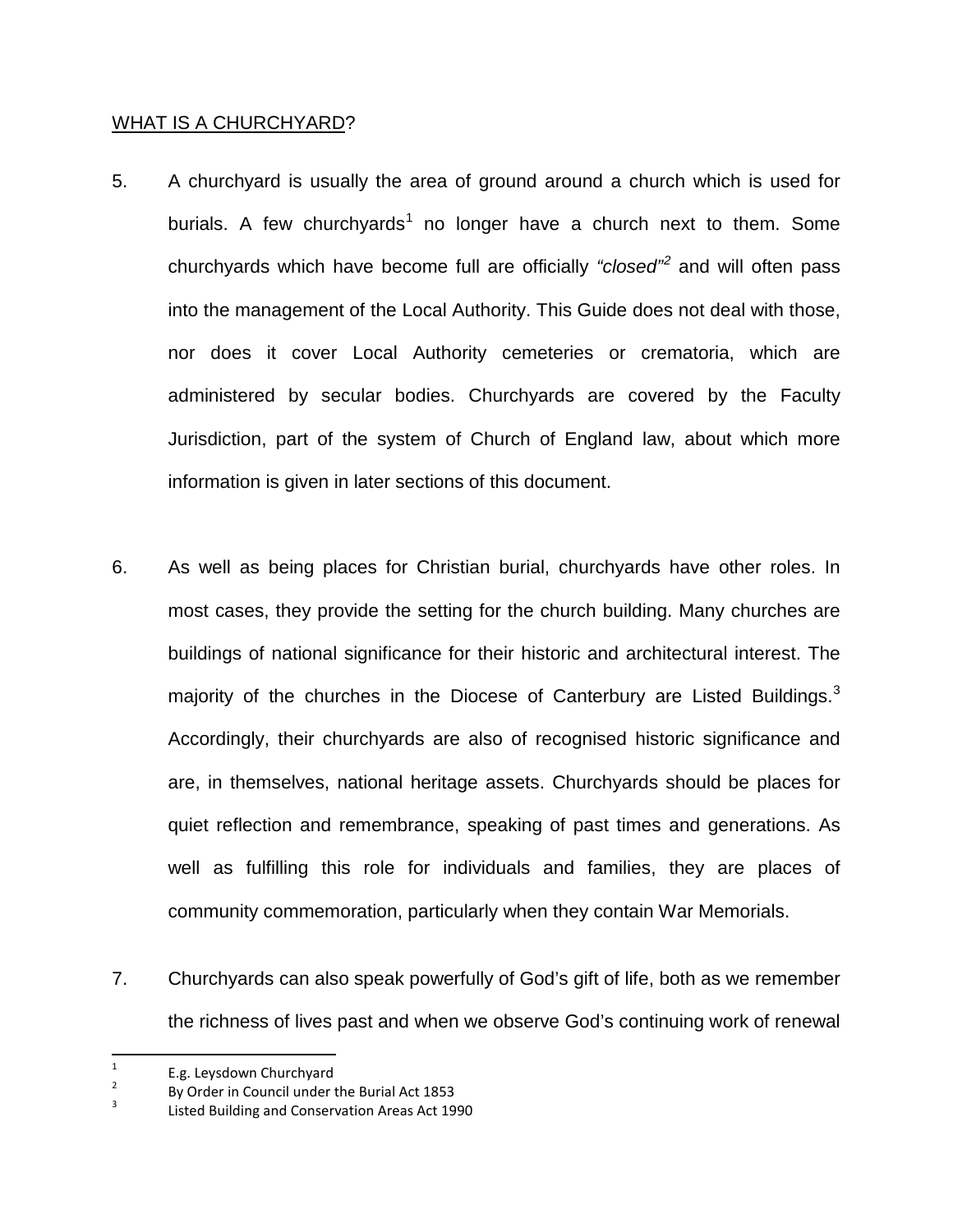in the natural world. Many Churchyards are havens for wildlife, often containing a rich biodiversity including old and young trees and "wild" patches of grass and wild flowers.<sup>[4](#page-2-0)</sup>

8. Churchyards are significant as places of welcome, often with a noticeboard giving the name of the church, contact details for Ministers and church officers, times of services and special events.<sup>[5](#page-2-1)</sup> Active churchyards are maintained by their Parochial Church Councils, $6$  frequently in practice by the voluntary labour of parishioners. As places which are open to the public and which often attract many visitors, maintenance of churchyards is important for reasons of safety as well as heritage. It is the duty of the Incumbent<sup>[7](#page-2-3)</sup> and the Parochial Church Council to maintain a system of regular inspection of memorials in the churchyards to ensure that their condition does not pose a risk to the safety of others, especially young children. Thus there are many reasons to cherish and respect our churchyards as part of our national and local heritage, as places of private and communal remembrance or spiritual refreshment and as refuges for wildlife as well as human beings.

## HOW DOES THE CHURCH ORGANISE ITS CHURCHYARDS?

9. In modern times, the church and churchyard are usually held by the Incumbent for the use of parishioners so that they can attend church services and be buried

<span id="page-2-1"></span>

<span id="page-2-0"></span><sup>1</sup> Is there a Diocesan Environmental policy?<br>
<sup>5</sup> Is there a Diocesan Policy on Access?<br>
<sup>6</sup> Parochial Church Councils (Powers) Measure 1956, s.4(1)(ii)(c)

<span id="page-2-3"></span><span id="page-2-2"></span>The Incumbent of a Benefice is the Clergyman or woman who holds the church and Benefice and who, under the Bishop, has exclusive care of the souls of the parish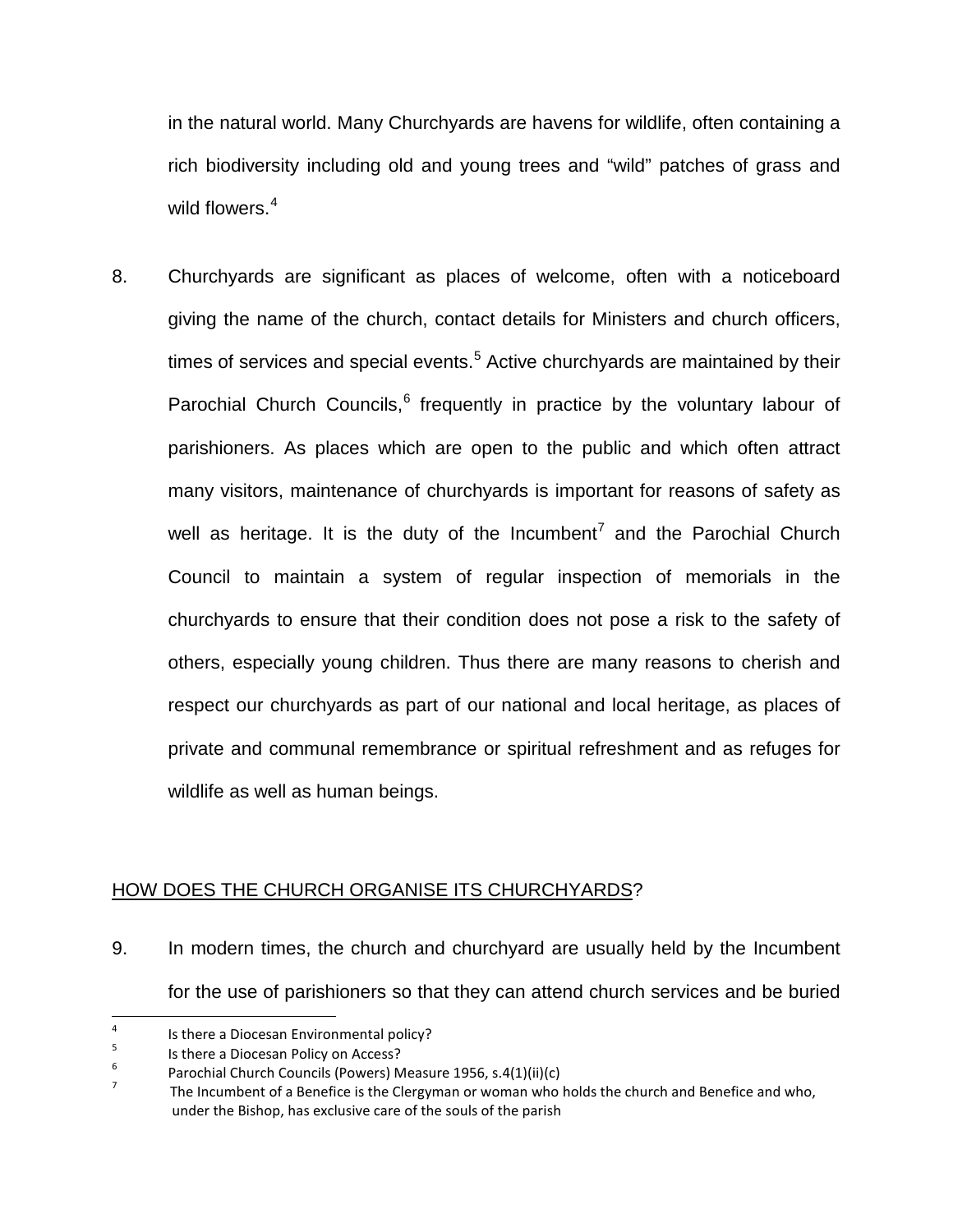in the churchyard. It is good practice for the Incumbent and the Parochial Church Council to prepare and maintain an up to date plan of the churchyard with all known graves, grave spaces and spaces for the interment of ashes marked on it, one copy of which should be available for inspection on reasonable notice. The Church of England has its own system of law which, like all the other laws of the land, is partly derived from the unwritten Common Law, partly from legislation and partly from the decisions of the Courts. Churches and churchyards are covered by a part of church law known as the Faculty Jurisdiction. A Faculty is a formal permission authorising a change in relation to a church or churchyard. An application for a Faculty is known as a Petition. Faculty Petitions are made to a Church Judge. In the Diocese of Canterbury, the judges are the Commissary General and Deputy Commissary General.<sup>[8](#page-3-0)</sup>

10. As the introduction of a memorial into a churchyard is a change, it must be authorised by the Commissary General or Deputy Commissary General. It is not necessary, however, to petition for a Faculty for every memorial. The Commissary General has laid down the Churchyard Regulations 2014<sup>[9](#page-3-1)</sup> after consultation with the Diocesan Advisory Committee.<sup>[10](#page-3-2)</sup> The Churchyard Regulations set out in detail the types of memorial which the incumbent may permit without the need for a Faculty. Thus the Regulations describe details concerning materials, dimensions and wording. They aim to strike a balance between the need to maintain the historic, dignified and restrained qualities of

<span id="page-3-0"></span><sup>&</sup>lt;sup>8</sup> See "Who's Who" section below. In all other Dioceses, the Judge is called a "Chancellor".<br><sup>9</sup> Under the Care of Churches and Ecclesiastical Jurisdiction Measure 1991, s.11(8)<br><sup>10</sup> A Committee for the care of churches.

<span id="page-3-2"></span><span id="page-3-1"></span>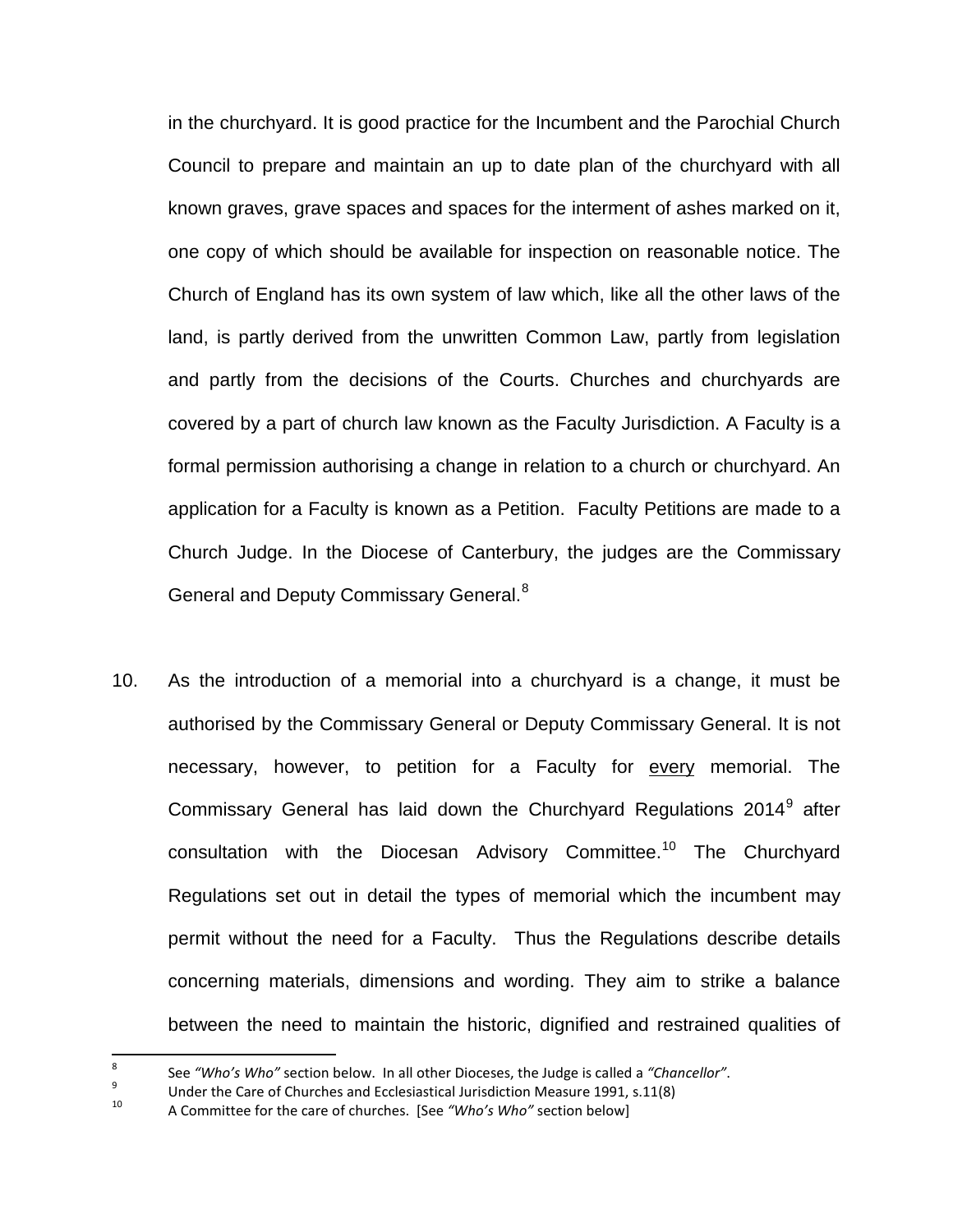churchyards whilst giving opportunities for some individuality of expression within the limits set by those aims. The expectation and rationale behind the Regulations, however, is that churchyards should continue to exhibit a distinctively Christian understanding of burial and probably look rather different from secular places of burial such as Local Authority cemeteries and crematoria. Simplicity is the key. This approach is not to play down the significance of commemorating the life of a loved one but to reflect a clear policy of restraint, as opposed to display or exuberance. It is important that individuals and families appreciate this general aim when making choices about a final resting place. Therefore Ministers, funeral directors and stonemasons are strongly encouraged to draw this aspect of the Guide to the attention of parishioners generally and, in particular, to the bereaved when discussing funeral arrangements. Making an informed choice about burial or interment in advance of later decisions about the form of a memorial can help to avoid misunderstanding and disappointment.

- 11. Forms to apply for a memorial falling within the Regulations can be obtained from the Minister, the Diocesan Advisory Committee or most of the stonemasons working in the Diocese of Canterbury. Details of the Minister usually appear on the church noticeboard and the Diocesan Advisory Committee details can be found on the Diocesan website or at the back of this Guide. The advantages of choosing a memorial which falls within the Regulations include the following:
- the procedure for approval is straightforward and free of Court fees because the Minister is able to approve the memorial, subject to the important points that he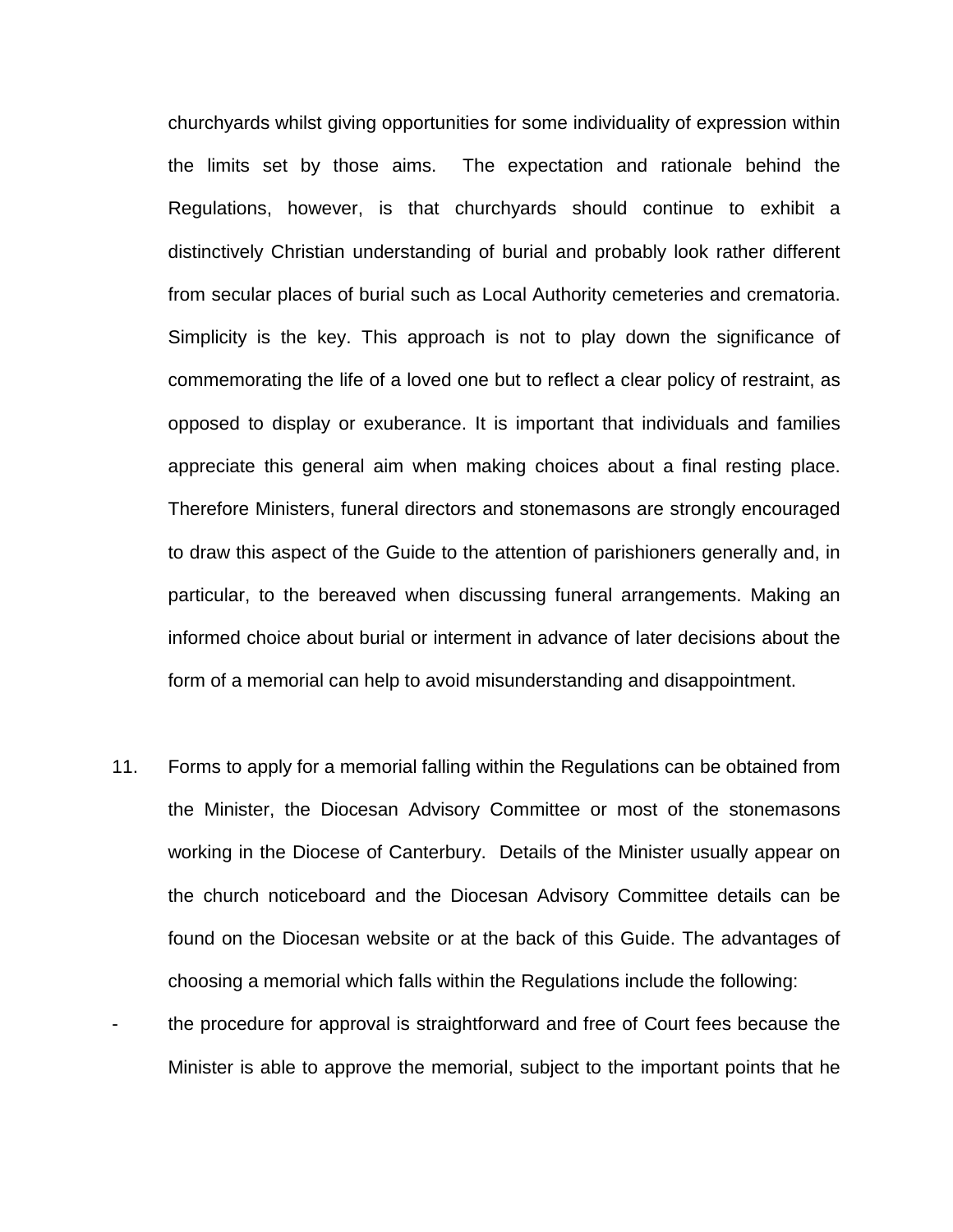or she must be satisfied that it does, in fact, fall within the Regulations and that the wording is suitable;

- the Regulations reflect many years of accumulated experience and good practice within the Diocese, with attention given to matters such as durability and stability, so that families may have confidence that a memorial which complies with the Regulations will endure.

#### 12. NOTES TO ACCOMPANY THE REGULATIONS

- **Regulation 1** This states the general legal position as explained above.
- **Regulation 2** When considering applications for new interments, Ministers should bear in mind the need to allow sufficient space to facilitate routine maintenance and inspection of the church building and for the occasional erection of scaffolding.
- **Regulation 3(d)** The choice of material is most important and needs to be in harmony with the church building and with the surrounding churchyard. For these reasons, highly polished granite or other polished stones are not permitted. The Regulation offers a range of natural stones and two woods which are permitted in all churchyards but gives the Minister discretion to permit other forms of unpolished natural stone. As a general principle, the use of good quality locally derived materials is encouraged though sustainability of supply is a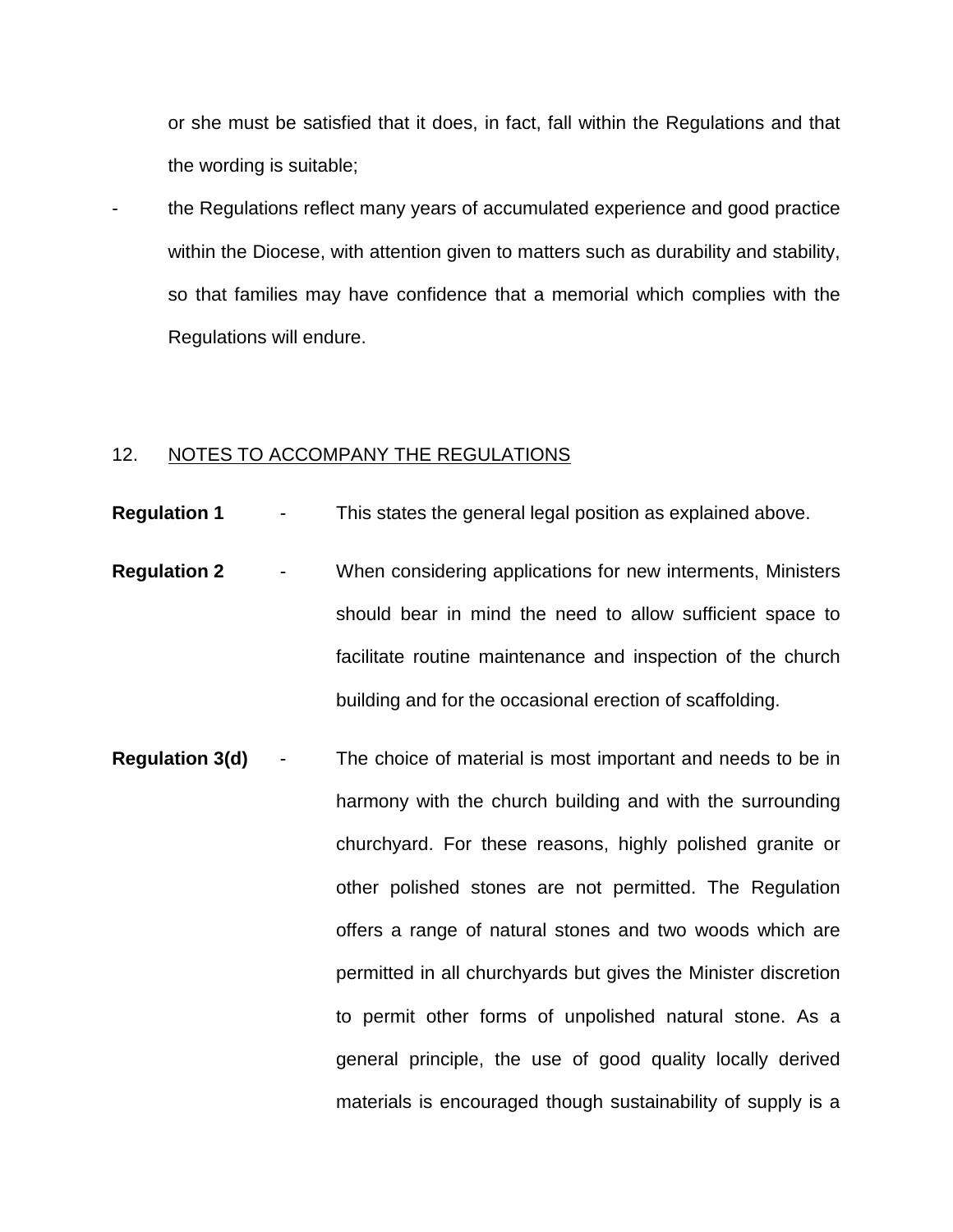particular consideration in the case of wood. European oak (*quercus robur*) is preferable to non European species on account of its superior carving qualities.

- **Regulations 3(e)(f)** Tables 1 and 2 set out permitted maximum and minimum dimensions. The standards reflect both the limited space in churchyards and a desire for monuments to be in scale with their surroundings. In the special case of children's memorials, smaller sizes may be desired and appropriate.
- **Regulation 3(g)** Kerbing, railings and chippings are not permitted because of the practical difficulties which they can cause for those whose job it is to maintain churchyards and the fact that such features can pose safety hazards.

**Regulations 3(h), (i),** 

**(j), (k) and (l)** - Inscriptions should convey basic, factual information about the deceased. Other wording is at the discretion of the Minister. As a general guide memorials are not suitable places for the inclusion of nicknames and other informal material and the aims should be brevity and simplicity. There is no need – and insufficient space – to attempt a biography of the deceased. Inscriptions should be consistent with the Christian understanding of death and specifically the Christian hope of the resurrection of the dead. The Minister will be happy to assist with regard to the choice of suitable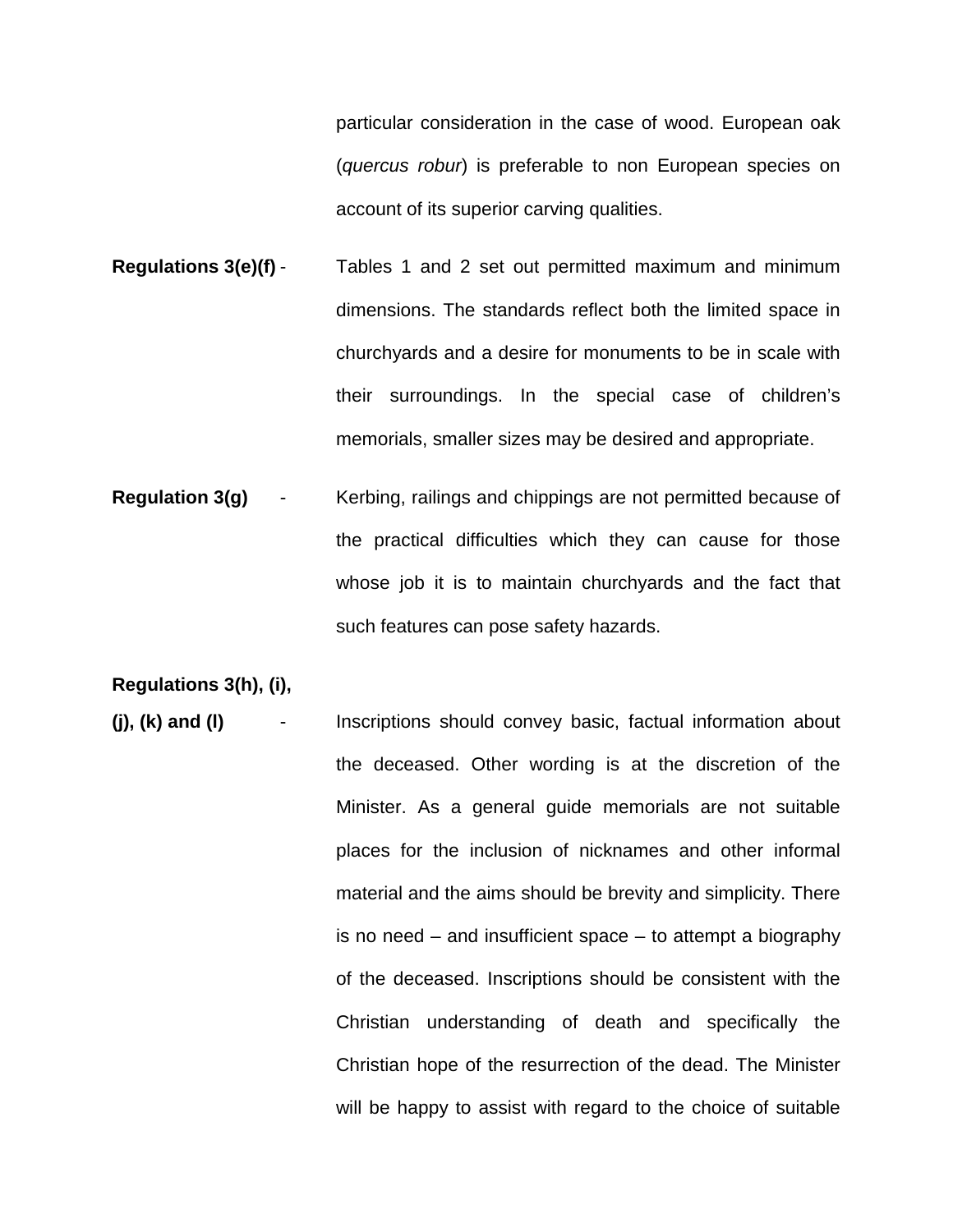wording. Verses from the Bible are likely to be particularly appropriate; hymns and other Christian poetry might also be good sources. The creation of an individual memorial is a skilled craft. It is the intention of these Regulations to encourage and support excellence in the creation of memorials; lettering, in particular, should be executed with care for each memorial stone. For the same reason, moulded figurework is not permitted. Some decoration is permitted at the discretion of the Minister, who will have regard to the need for memorials to be consistent with the Christian faith and, specifically, its understanding of death and the resurrection to eternal life. Distinctively Christian symbols such as the Cross, a Bible, IHS, a fish or the pilgrim's shell are likely to be suitable. Other carved designs reflecting the life of the individual concerned should be discussed carefully with the Minister. Photographic representations of the deceased are not permitted as they will be out of character with the surrounding churchyard.

**Regulation 3 (m)** - Lettering should be readily legible when the memorial is new and should remain so with the passage of time. Lead, plastic, cement or other materials are not permitted as they are particularly vulnerable to vandalism and are likely to degrade and fall out.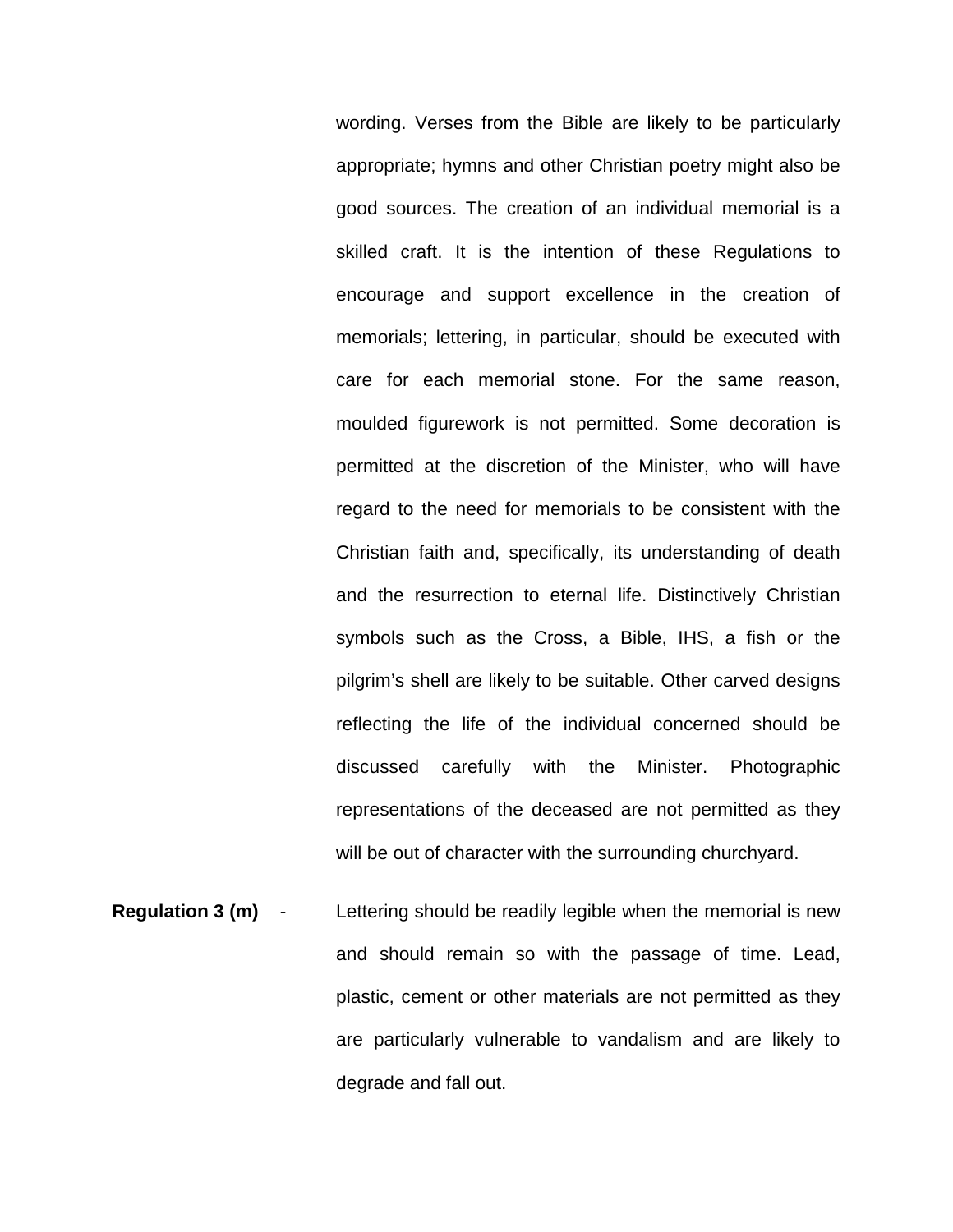- **Regulation 3 (o)** Proper anchorage and stability of memorials is most important. The primary responsibility for the safe maintenance of a memorial rests with its owners – that is those who have introduced it into the churchyard.
- **Regulation 4**  Interment of ashes. Where a Faculty has authorised the setting aside of an area for the burial of ashes, it may have specified whether or not individual memorials are permitted and, if so, where they may be placed. In some churchyards the rules relating to Gardens of Remembrance do not permit the placing of any individual memorials. The Minister should be consulted about this before any application is made for ashes to be interred.

The general considerations about materials and wording of memorials apply equally to interments of ashes as to burials.

- **Regulation 5** Flower containers need to be secure so that they do not pose safety hazards or become damaged and untidy.
- **Regulation 6** Artificial flowers are not generally permitted in churchyards as they are out of keeping with their surroundings and can easily become damaged and untidy. Experience has shown that many bushes and shrubs soon become untidy and unsightly.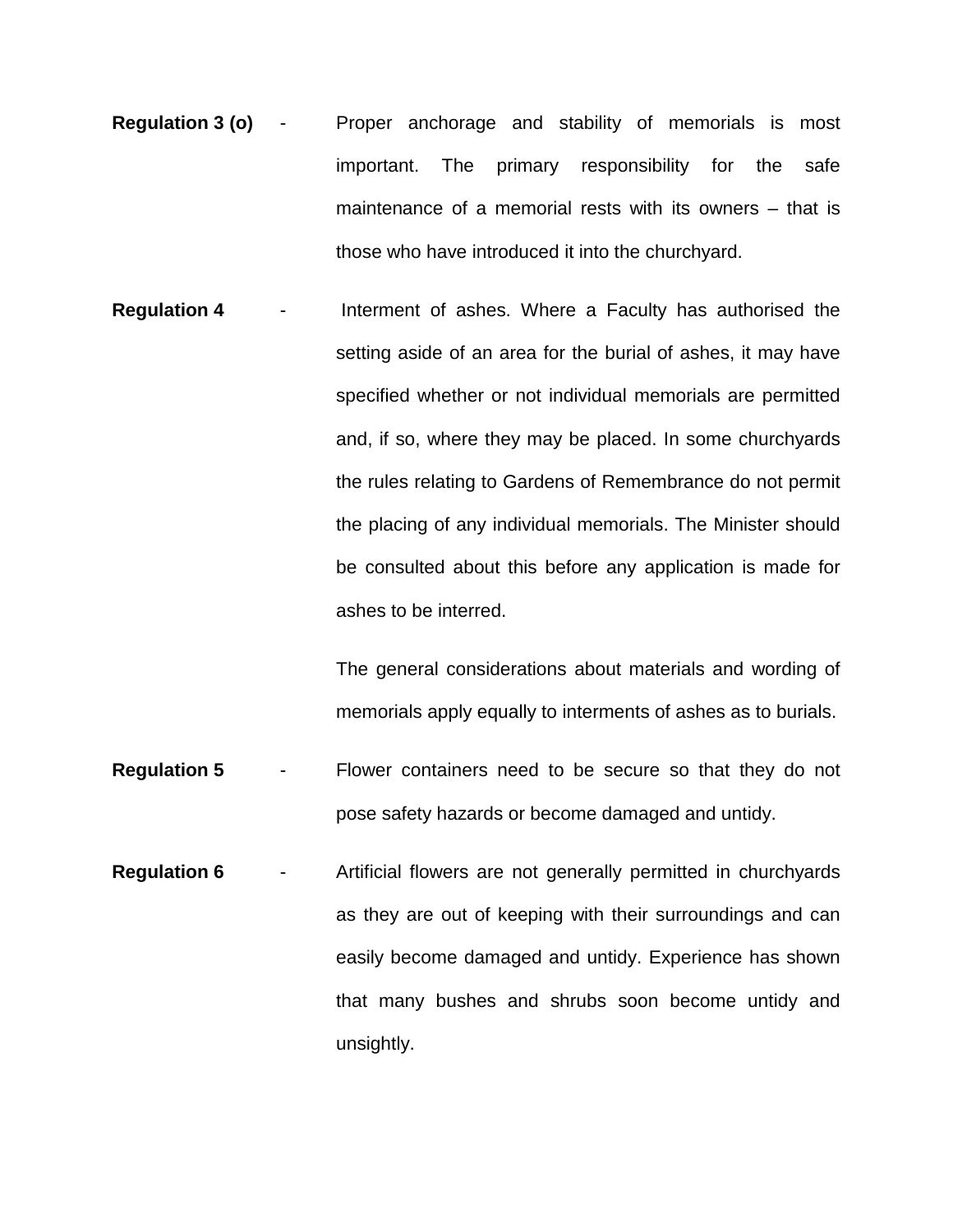### FACULTY PETITIONS

- 13. If a proposed memorial is not authorised by the Regulations, a Faculty must be sought for its introduction. The Commissary General and Deputy Commissary General will have regard to the principles set out in this Guide and underlying the Regulations in deciding whether to allow departures in specific cases. The views of the Parochial Church Council and the Diocesan Advisory Committee will also be taken into account.
- 14. Faculty Petitions are administered by the Diocesan Registry.<sup>[11](#page-9-0)</sup> A statutory fee is payable to the Registrar on lodging a Petition.

## RESERVATION OF GRAVE SPACES

15. It is sometimes possible to reserve a particular space in advance for the burial of a body in a churchyard. Such an arrangement can only be authorised by Faculty. The Commissary General or Deputy Commissary General will expect to receive information from the Minister about the amount of space in the churchyard relative to the expected future need as well as the views of the Parochial Church Council on the Faculty Petition. Residents of the Parish are entitled to be buried in the Churchyard. Applications for reservation may be made by or on behalf of parishioners or non-parishioners, though in the latter case there should be some clear connection with the church. It is the custom of this Diocese for successful

<span id="page-9-0"></span> <sup>11</sup> See *"Who's Who"* section on p... of this Guide for details.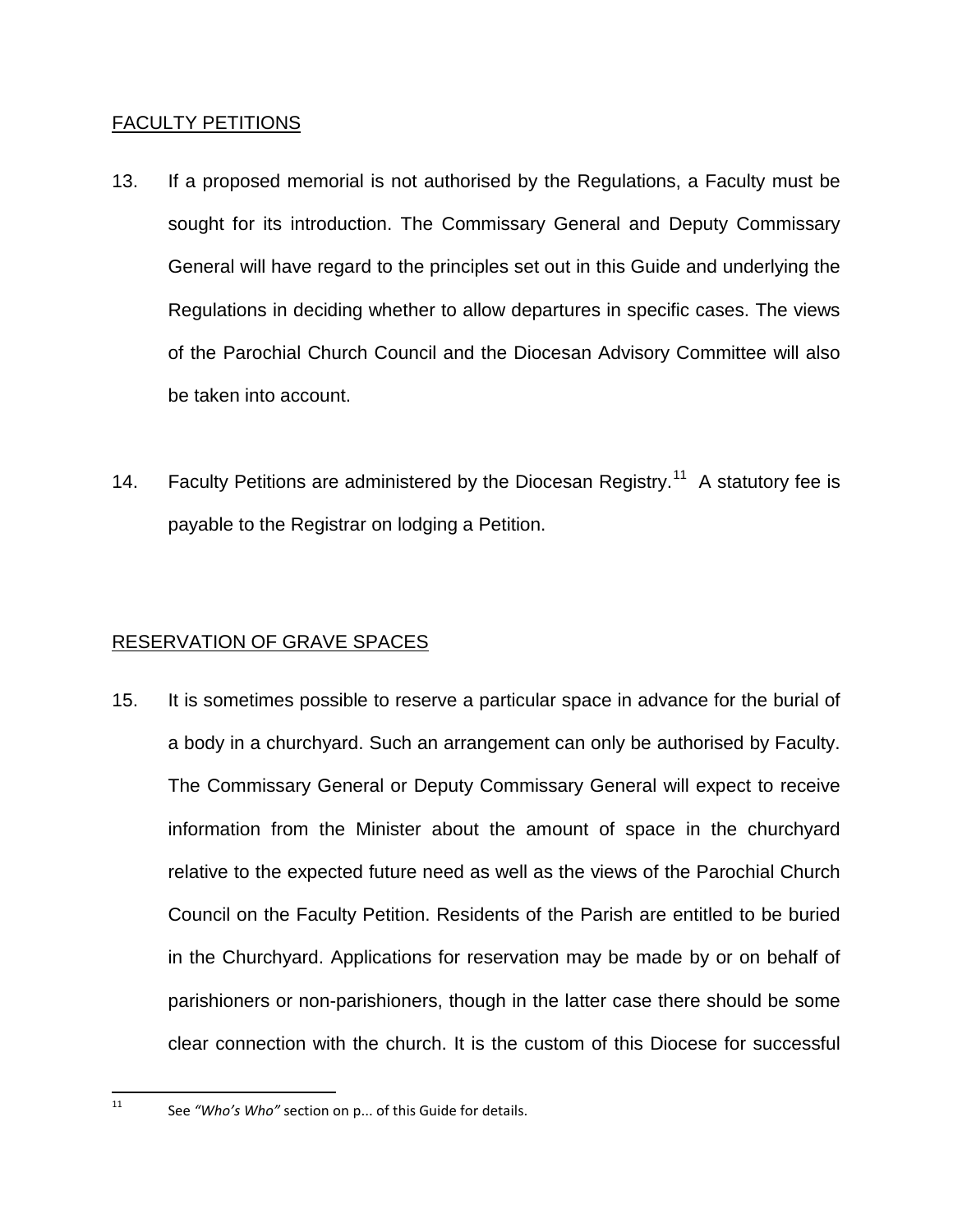Petitioners to be asked to consider making a contribution to the church of a nominal sum of £100 to reflect the upkeep of the space by the Parochial Church Council. Reservation of a grave space does not authorise the placing of a memorial and an application must be made in due course in the normal way if this is desired. See note 14 about the administration of Faculty Petitions.

#### EXHUMATION

16. The Christian understanding of burial of a body or interment of cremated remains is that it is final. Bodily remains are committed to their resting place in the *"sure and certain hope of the resurrection to eternal life through our Lord Jesus Christ"*. [12](#page-10-0) Church law reflects this understanding by means of a general principle that a Faculty for exhumation will only be granted in exceptional circumstances.<sup>[13](#page-10-1)</sup> Where a body is not to be reburied in consecrated ground, a licence from the Home Office will also be required. It is therefore essential that the decision about the place of burial is taken carefully, having regard in particular to known and likely future family circumstances. See note 14 about the administration of Faculty Petitions.

<span id="page-10-1"></span><span id="page-10-0"></span><sup>&</sup>lt;sup>12</sup> Common Worship, Funeral Service, p.269<br><sup>13</sup> Re Blagdon Cemetery [2002] 4 AER 482